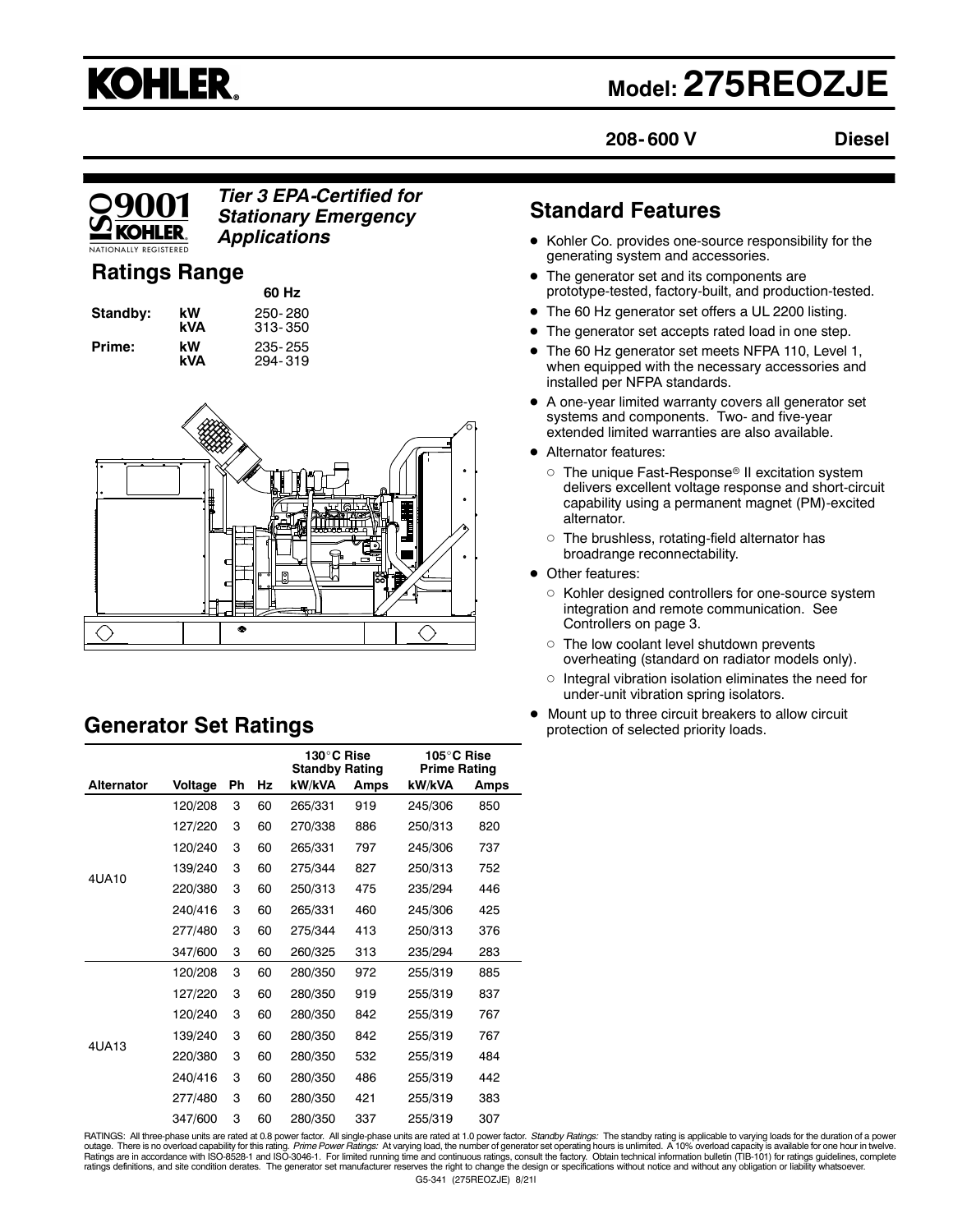# **Alternator Specifications**

### **Specifications Alternator**

| Manufacturer                   | Kohler                                  |
|--------------------------------|-----------------------------------------|
| Type                           | 4-Pole, Rotating-Field                  |
| Exciter type                   | Brushless, Permanent-Magnet             |
| Leads: quantity, type          | 12, Reconnectable                       |
| Voltage regulator              | Solid State, Volts/Hz                   |
| Insulation:                    | <b>NEMA MG1</b>                         |
| Material                       | Class H                                 |
| Temperature rise               | 130°C, Standby                          |
| Bearing: quantity, type        | 1. Sealed                               |
| Coupling                       | Flexible Disc                           |
| Amortisseur windings           | Full                                    |
| Voltage regulation, no-load to |                                         |
| full-load                      | <b>Controller Dependent</b>             |
| One-step load acceptance       | 100% of Rating                          |
| Unbalanced load capability     | 100% of Rated<br><b>Standby Current</b> |
| Peak motor starting kVA:       | (35% dip for voltages below)            |
| 480 V 4UA10 (12 lead)          | 785                                     |
| 4UA13 (12 lead)<br>480 V       | 960                                     |

### NEMA MG1, IEEE, and ANSI standards compliance for temperature rise and motor starting.

- Sustained short-circuit current of up to 300% of the rated current for up to 10 seconds.
- Sustained short-circuit current enabling downstream circuit breakers to trip without collapsing the alternator field.
- Self-ventilated and dripproof construction.
- Windings are vacuum-impregnated with epoxy varnish for dependability and long life.
- Superior voltage waveform from a two-thirds pitch stator and skewed rotor.
- Fast-Response® II brushless alternator with brushless exciter for excellent load response.

# **Engine**

### **Engine Specifications** Manufacturer **Manufacturer** John Deere Engine model 6090HF484A Engine type **4-Cycle**, Turbocharged,

|                                            | Criarge All-Cooled                      |
|--------------------------------------------|-----------------------------------------|
| Cylinder arrangement                       | 6 Inline                                |
| Displacement, L (cu. in.)                  | 9.0(548)                                |
| Bore and stroke, mm (in.)                  | 118.4 x 136 (4.66 x 5.35)               |
| Compression ratio                          | 16.0:1                                  |
| Piston speed, m/min. (ft./min.)            | 457 (1500)                              |
| Main bearings: quantity, type              | 7, Replaceable Insert                   |
| Rated rpm                                  | 1800                                    |
| Max. power at rated rpm, kWm (BHP)         | 315 (422)                               |
| Cylinder head material                     | Cast Iron                               |
| Crankshaft material                        | <b>Forged Steel</b>                     |
| Valve material:                            |                                         |
| Intake                                     | Chromium-Silicon Steel                  |
| Exhaust                                    | <b>Stainless Steel</b>                  |
| Governor: type, make/model                 | <b>JDEC Electronic L14</b><br>Denso HP4 |
| Frequency regulation, no-load to full-load | <b>Isochronous</b>                      |
| Frequency regulation, steady state         | ±0.25%                                  |
| Frequency                                  | Fixed                                   |

# Air-Cooled Denso HP4

### **Engine Electrical System** Battery charging alternator: 24 Volt Ground (negative/positive) Negative Volts (DC) 24 Ampere rating 60 Starter motor rated voltage (DC) 34 Battery, recommended cold cranking amps (CCA): Quantity, CCA rating each Two, 925 Battery voltage (DC) 12

### **Fuel**

**Application Data**

**Engine Electrical**

| <b>Fuel System</b>                         |                            |
|--------------------------------------------|----------------------------|
| Fuel supply line, min. ID, mm (in.)        | 11.0 $(0.44)$              |
| Fuel return line, min. ID, mm (in.)        | 6.0(0.25)                  |
| Max. lift, fuel pump: type, m (ft.)        | Electronic, 3 (10)         |
| Max. fuel flow, Lph (gph)                  | 240 (63.4)                 |
| Max. return line restriction, kPa (in. Hq) | 20(5.9)                    |
| Fuel prime pump                            | Electronic                 |
| Fuel filter                                |                            |
| Secondary                                  | 2 Microns @ 98% Efficiency |
| Primary                                    | 10 Microns                 |
| <b>Water Separator</b>                     | Yes                        |
| Recommended fuel                           | #2 Diesel                  |

### **Exhaust**

| <b>Exhaust System</b>                                                         |                              |
|-------------------------------------------------------------------------------|------------------------------|
| Exhaust manifold type                                                         | Dry                          |
| Exhaust flow at rated kW, $m^3$ /min. (cfm)                                   | 53.5 (1890)                  |
| Exhaust temperature at rated kW, dry<br>exhaust, $^{\circ}$ C ( $^{\circ}$ F) | 638 (1180)                   |
| Maximum allowable back pressure,<br>kPa (in. Hg)                              | Min. 0 (0)<br>Max. 7.5 (2.2) |
| Engine exhaust outlet size, mm (in.)                                          | 98 (3.86)                    |

Air cleaner type, all models **Dry** 

# **Lubrication**

| <b>Lubricating System</b>                                         |                      |  |
|-------------------------------------------------------------------|----------------------|--|
| Type                                                              | <b>Full Pressure</b> |  |
| Oil pan capacity, L (qt.) $\S$                                    | 32.5(34.4)           |  |
| Oil pan capacity with filter, L (qt.) $\S$                        | 33.4(35.3)           |  |
| Oil filter: quantity, type $\S$                                   | 1. Cartridge         |  |
| Oil cooler                                                        | Water-Cooled         |  |
| Kohler recommends the use of Kohler Genuine oil and filters.<br>ş |                      |  |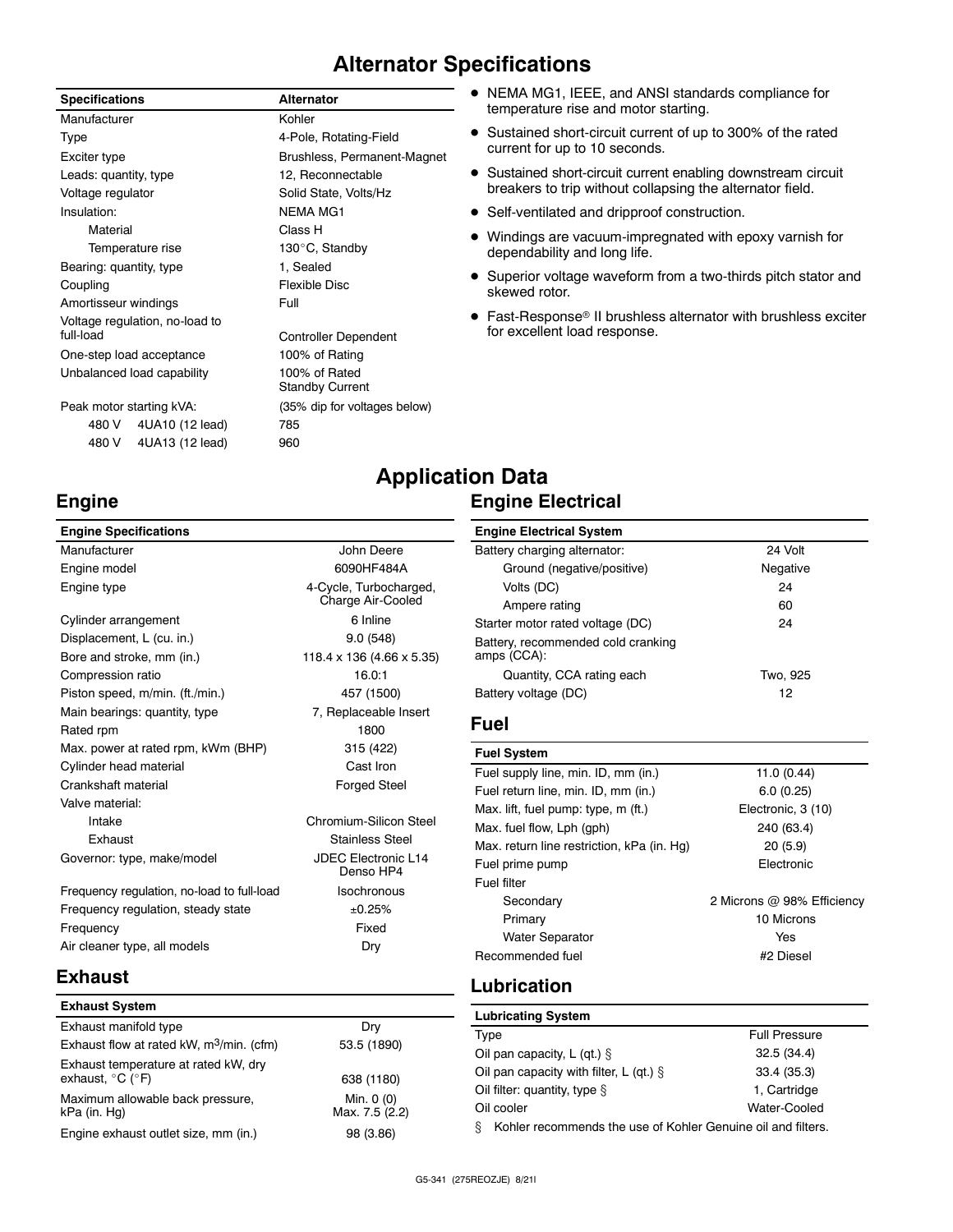# **Application Data**

### **Cooling**

| <b>Radiator System</b>                                                                       |              |
|----------------------------------------------------------------------------------------------|--------------|
| Ambient temperature, °C (°F) *                                                               | 50 (122)     |
| Engine jacket water capacity, L (gal.)                                                       | 16 (4.25)    |
| Radiator system capacity, including<br>engine, L (gal.)                                      | 36(9.5)      |
| Engine jacket water flow, Lpm (gpm)                                                          | 265 (70)     |
| Heat rejected to cooling water at rated<br>kW, dry exhaust, kW (Btu/min.)                    | 104 (5920)   |
| Heat rejected to air charge cooler at<br>rated kW, dry exhaust, kW (Btu/min.)                | 88 (5009)    |
| Water pump type                                                                              | Centrifugal  |
| Fan diameter, including blades, mm (in.)                                                     | 863.6 (34.0) |
| Fan, kWm (HP)                                                                                | 9(12.1)      |
| Max. restriction of cooling air, intake and<br>discharge side of radiator, kPa (in. $H_2O$ ) | 0.125(0.5)   |
| * Enclosure with enclosed silencer reduces ambient                                           |              |

temperature capability by 5°C (9°F).

## **Operation Requirements**

### **Air Requirements**

| Radiator-cooled cooling air,<br>$m^3$ /min. (scfm) $\ddagger$                | 396.4 (14000) |
|------------------------------------------------------------------------------|---------------|
| Combustion air, m <sup>3</sup> /min. (cfm)                                   | 22.7 (800)    |
| Heat rejected to ambient air:                                                |               |
| Engine, kW (Btu/min.)                                                        | 60.8 (3460)   |
| Alternator, kW (Btu/min.)                                                    | 23.9 (1360)   |
| $\ddagger$ Air density = 1.20 kg/m <sup>3</sup> (0.075 lbm/ft <sup>3</sup> ) |               |

### **Fuel Consumption**

| Diesel, Lph (gph) at % load | <b>Standby Rating</b> |        |
|-----------------------------|-----------------------|--------|
| 100%                        | 74.2                  | (19.6) |
| 75%                         | 56.7                  | (15.0) |
| 50%                         | 39.5                  | (10.4) |
| 25%                         | 22.5                  | (5.9)  |
|                             |                       |        |
| Diesel, Lph (gph) at % load | <b>Prime Rating</b>   |        |
| 100%                        | 66.0                  | (17.4) |
| 75%                         | 50.2                  | (13.3) |
| 50%                         | 35.0                  | (9.2)  |
| 25%                         | 20.0                  | (5.3)  |

# **Controllers**



### **APM402 Controller**

Provides advanced control, system monitoring, and system diagnostics for optimum performance and compatibility.

- Digital display and menu control provide easy local data access
- Measurements are selectable in metric or English units
- Remote communication thru a PC via network or
- serial configuration
- Controller supports Modbus<sup>®</sup> protocol
- $\bullet$  Integrated hybrid voltage regulator with  $\pm 0.5\%$  regulation
- Built-in alternator thermal overload protection
- NFPA 110 Level 1 capability

Refer to G6-161 for additional controller features and accessories.

### **APM603 Controller**

Provides advanced control, system monitoring, and system diagnostics for optimum performance and compatibility.

- 7-inch graphic display with touch screen and menu control provides easy local data access
- Measurements are selectable in metric or English units
- Paralleling capability to control up to 8 generators on an isolated bus with first-on logic, synchronizer, kW and kVAR load sharing, and protective relays
- Note: Parallel with other APM603 controllers only
- Generator management to turn paralleled generators off and on as required by load demand
- Load management to connect and disconnect loads as required
- Controller supports Modbus<sup>®</sup> RTU, Modbus<sup>®</sup> TCP, SNMP and BACnet<sup>®</sup>
- $\bullet$  Integrated voltage regulator with  $\pm 0.25\%$  regulation
- Built-in alternator thermal overload protection
- UL-listed overcurrent protective device
- NFPA 110 Level 1 capability
- Refer to G6-162 for additional controller features and accessories.



### **Decision-Maker 6000 Paralleling Controller**

Provides advanced control, system monitoring, and system diagnostics with remote monitoring capabilities for paralleling multiple generator sets.

 Paralleling capability to control up to 8 generators on an isolated bus with first-on logic, synchronizer, kW and kVAR load sharing, and protective relays

Note: Parallel with other Decision-Maker<sup>®</sup> 6000 controllers only

- Digital display and keypad provide easy local data access
- Measurements are selectable in metric or English units
- Remote communication thru a PC via network or modem configuration
- Controller supports Modbus<sup>®</sup> protocol
- $\bullet$  Integrated voltage regulator with  $\pm 0.25\%$  regulation
- Built-in alternator thermal overload protection
- NFPA 110 Level 1 capability

Refer to G6-107 for additional controller features and accessories.

Modbus<sup>®</sup> is a registered trademark of Schneider Electric.

BACnet<sup>®</sup> is a registered trademark of ASHRAE.